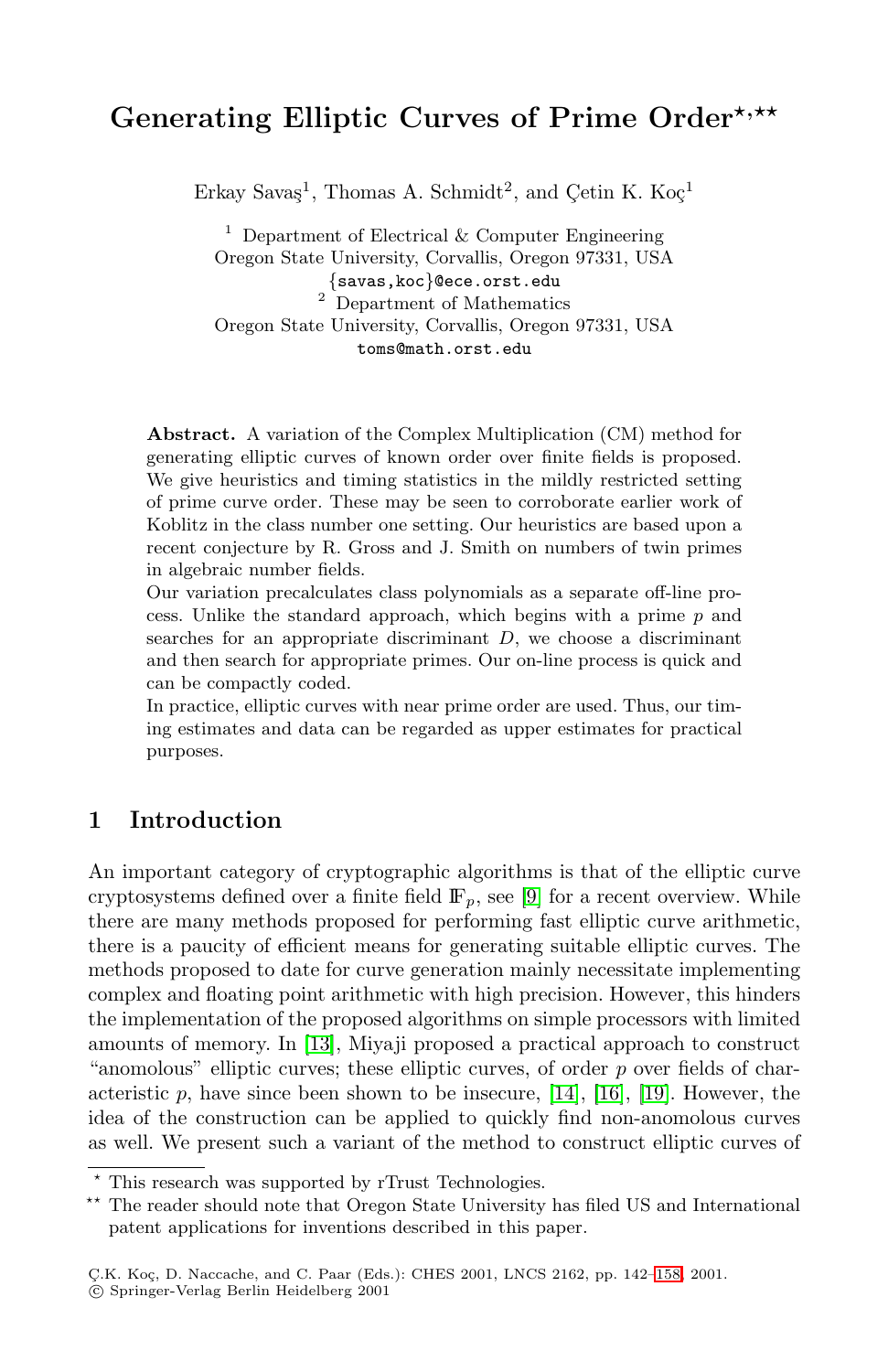known prime orders. Our variant has less computational complexity in its online implementation than that proposed in the IEEE standards [\[7\]](#page-15-0). Heuristics and calculations show that our method is practical.

Timing estimates for the Complex Multiplication (CM) method of generating elliptic curves seem difficult to find in the public literature. The above mentioned survey article [\[9\]](#page-16-0) mentions that in practice the method is fast, but cites a timing result for a single curve. Our timing statistics are averaged over 1000 curves per discriminant. As to previous theoretical bounds on running times, it seems that Koblitz's [\[8\]](#page-15-0) conjectures and statistics for reduction of class number one CM curves defined over the rationals are taken to indicate that the CM method is in general speedy. We concur in our [6.3.](#page-14-0)

We thank the referees for helpful comments and for pointing us to important entries in the literature. The second-named author thanks Professor G. Frey and his team at the Institut für Experimentelle Mathematik for clarifying some of the basics of the theory of elliptic curves.

The paper is organized as follows. Section 2 summarizes the complex multiplication curve generation method. In section 3, we explain our variant which requires less data size and computation, while avoiding the weakness of Miyaji's method. Section 4 summarizes the method to construct the class polynomials, the most computationally intensive part of the CM method. In our approach, we pre-calculate a set of these and store the coefficients. Also in section 4, we give some experimental results which indicate the efficiency of our approach. In section 5, we provide more detailed implementation results. In section 6, we give heuristics for the number of trials necessary to find prime order elliptic curves. Section 7 is a brief conclusion.

## **2 Complex Multiplication Curve Generation Algorithm**

For the ease of the reader, we summarize some basics of the theory of elliptic curves.

An elliptic curve  $\mathcal E$  defined over a finite field  $\mathbb F_p$ , where  $p > 3$ , can be given as

$$
\mathcal{E}(\mathbb{F}_p) : y^2 = x^3 + ax + b \qquad a, b \in F_p \tag{1}
$$

Associated with  $\mathcal{E}$ , there are two important quantities: the discriminant

$$
\Delta = -16(4a^3 + 27b^2) \tag{2}
$$

and the  $j$ -invariant

$$
j = 1728(4a)^3/\Delta \tag{3}
$$

where  $\Delta \neq 0$ .

**Lemma 1.** Given  $j_0 \in \mathbb{F}_p$  there is an elliptic curve,  $\mathcal{E}$ , defined over  $\mathbb{F}_p$  such that  $j(\mathcal{E}) = j_o$ .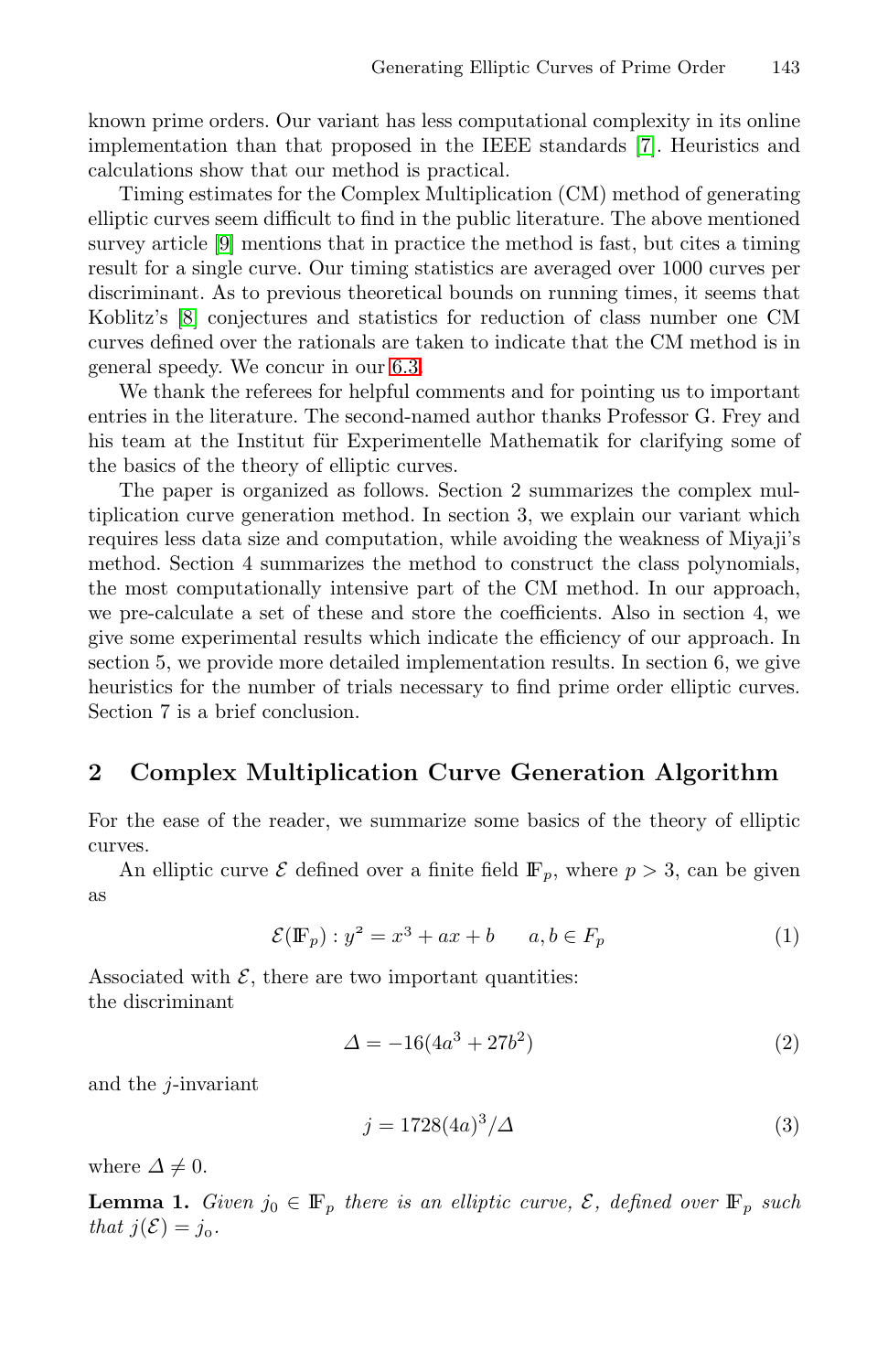<span id="page-2-0"></span>An elliptic curve with a given j-invariant  $j_0$  is constructed easily. We consider  $j_0 \notin \{0, 1728\}$ ; these special cases are also easily handled. Let  $k = j_0/(1728$  $j_0$ ,  $j_0 \in \mathbb{F}_p$  then the equation

$$
\mathcal{E}: y^2 = x^3 + 3kx + 2k \tag{4}
$$

gives an elliptic curve with j-invariant  $j(\mathcal{E})=j_0$ .

**Theorem 1.** Isomorphic elliptic curves have the same j-invariant.

**Theorem 2.** (Hasse) Let  $\#\mathcal{E}(\mathbb{F}_p)$  denote the number of points on the elliptic curve  $\mathcal{E}(\mathbb{F}_p)$ . If  $\#\mathcal{E}(\mathbb{F}_p) = p + 1 - t$ , then  $|t| \leq 2\sqrt{p}$ .

**Definition 1.** (Twist) Given  $\mathcal{E}: y^2 = x^3 + ax + b$  with  $a, b \in \mathbb{F}_p$  the twist of  $\mathcal{E}$ by c is the elliptic curve given by

$$
\mathcal{E}_c: y^2 = x^3 + ac^2x + bc^3 \tag{5}
$$

where  $c \in \mathbb{F}_n$ .

**Theorem 3.** Let  $\mathcal{E}$  be defined over  $\mathbb{F}_p$  and its order be  $\#\mathcal{E}(\mathbb{F}_p) = p + 1 - t$ . Then the order of its twist is given as

$$
\#\mathcal{E}_c(\mathbb{F}_p^*) = \begin{cases} p+1-t & \text{if } c \text{ is square in } \mathbb{F}_p \\ p+1+t & \text{if } c \text{ is non-square in } \mathbb{F}_p \end{cases} \tag{6}
$$

For the above basics of elliptic curves, we refer to [\[18\]](#page-16-0). The following result is based upon work of M. Deuring in the 1940s. See [\[1\]](#page-15-0) and [\[10\]](#page-16-0).

**Theorem 4.** (Atkin-Morain) Let p be an odd prime such that

$$
4p = t^2 + Ds^2 \tag{7}
$$

for some  $t, s \in \mathbb{Z}$ . Then there is an elliptic curve  $\mathcal{E}$  defined over  $\mathbb{F}_n$  such that  $\#\mathcal{E}(\mathbb{F}_p) = p + 1 - t.$ 

An integer  $D$  which satisfies (7) for a given  $p$  is called a  $CM$  discriminant of p. Indeed, the curve  $\mathcal E$  has complex multiplication by the integers of  $\mathbb Q(\sqrt{-D})$ . Given such a  $D$  for a prime  $p$ , the *j*-invariant of the elliptic curve can be calculated due to class field theory. Once the j-invariant is known, the elliptic curve with  $p+1-t$  points is easily constructed utilizing Lemma 1. Actually, the method gives an elliptic curve with either  $p+1-t$  or  $p+1+t$  points. If the constructed elliptic curve has  $p + 1 + t$  points, then one must take the twist of this elliptic curve to obtain an elliptic curve with  $p + 1 - t$  points. Fortunately, it is trivial to construct the desired curve when its twist is known, due to Theorem 3. This technique for constructing elliptic curves of known order is called the Complex Multiplication (CM) method.

A detailed explanation of the CM method is given in the P1363 standards. One can also profitably refer to [\[2\]](#page-15-0). We summarize the method in the following: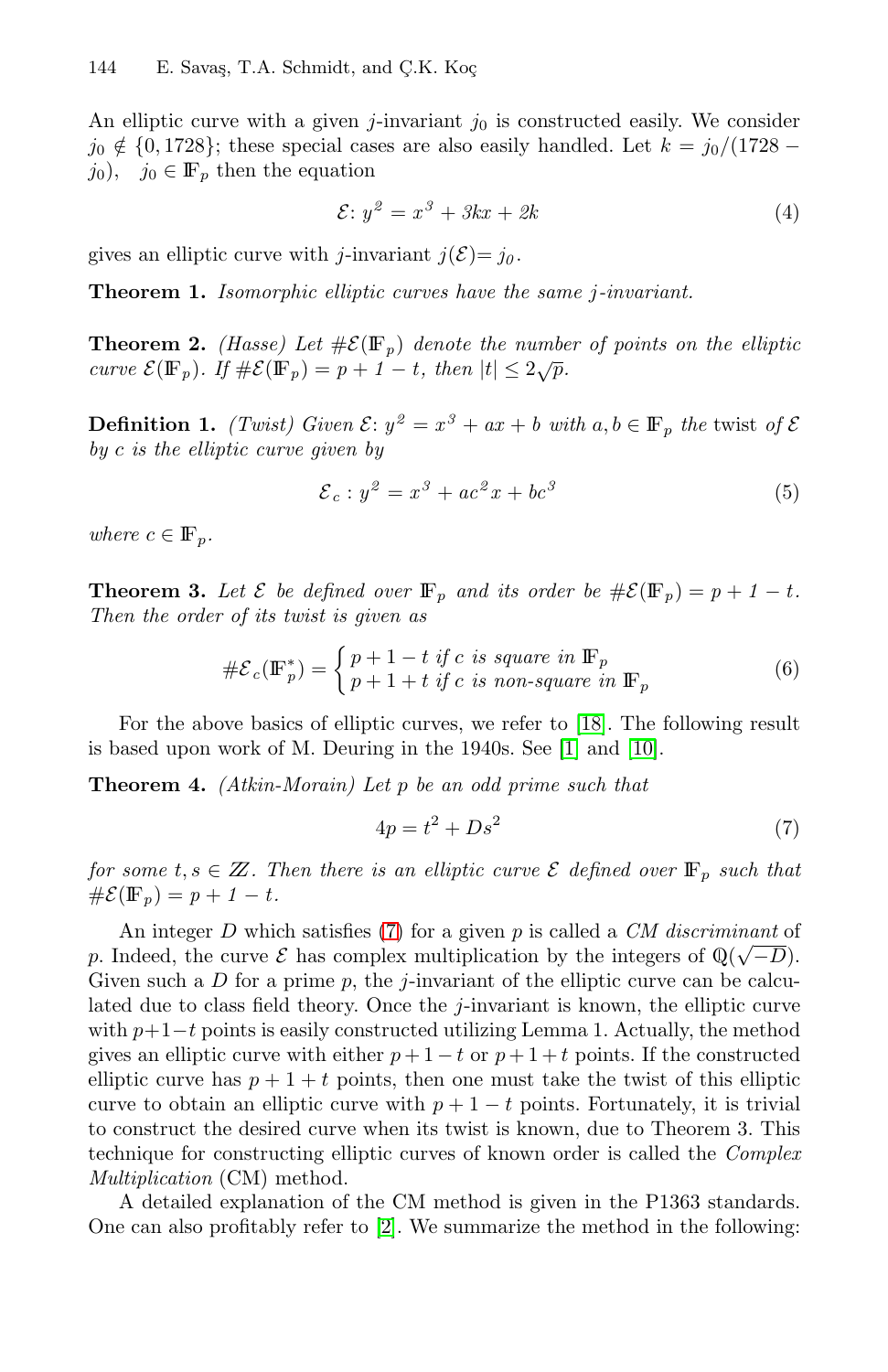- 1. Given a prime number p, find the smallest  $D$  in [\(7\)](#page-2-0) along with  $t$  (s is not needed in the computations).
- 2. The orders of the curves which can be constructed are  $\#\mathcal{E}(\mathbb{F}_p) = p + 1 \pm t$ . Check if one of the orders has an admissible factorization (by admissible factorization we mean a prime or nearly prime number as defined in the standards). If not, find another  $D$  and corresponding  $t$ . Repeat until an order with admissible factorization is found.
- 3. Construct the class polynomial  $H_D(x)$  using the formulas given in the standards. (The class polynomial for a  $D$  is a fixed monic polynomial with integer coefficients. In particular, it is independent of  $p$ ).
- 4. Find a root  $j_0$  of  $H_D(x)$  (mod p). This  $j_0$  is the j-invariant of the curve to be constructed.
- 5. Set  $k = j_0/(1728-j_0) \pmod{p}$  and the curve will be  $\mathcal{E}: y^2 = x^3 + 3kx + 2k$ .
- 6. Check the order of the curve. If it is not  $p + 1 t$ , then construct the twist using a randomly selected nonsquare  $c \in \mathbb{F}_p$ .

With the CM method, one may first fix a prime number  $p$ , and thereafter construct an elliptic curve over  $\mathbb{F}_p$ . This has the possible advantage of allowing the use prime numbers of special forms, possibly permitting an improvement in efficiency of the underlying modular arithmetic for the curve operations. On the other hand, the method is efficient only when the degree of the class polynomial is small; in general, factoring a high degree polynomial is time consuming. Furthermore, the construction of the class polynomials requires multi-precision floating-point and complex number arithmetic.

## **3 A Variant of the CM Method**

The variant is straightforward: Construct and store the corresponding class polynomials for  $D$  in  $D$  and search for primes whose CM discriminants are in this set. We thus avoid repeatedly calculating class polynomials; hence multi-precision floating and complex number arithmetic as well as the factorization of high degree class polynomials is avoided. Indeed, the original CM method as specified in the standards becomes inefficient if not impractical as the class polynomial degree becomes large.

Our algorithm is thus:

- 1. Off-line: Determine a set  $\mathcal D$  of CM discriminants such that the corresponding class numbers are small.
- 2. Off-line: Calculate and store the class polynomials of CM discriminants in  $\mathcal{D}$ .
- 3. Select randomly a CM discriminant  $D$  in  $\mathcal D$  and obtain the corresponding class polynomial  $H_D(x)$ .
- 4. Search for prime number p satisfying the equation  $4p = t^2 + Ds^2$ . (First, we select random t and s values of appropriate sizes and then determine if  $p$  is prime)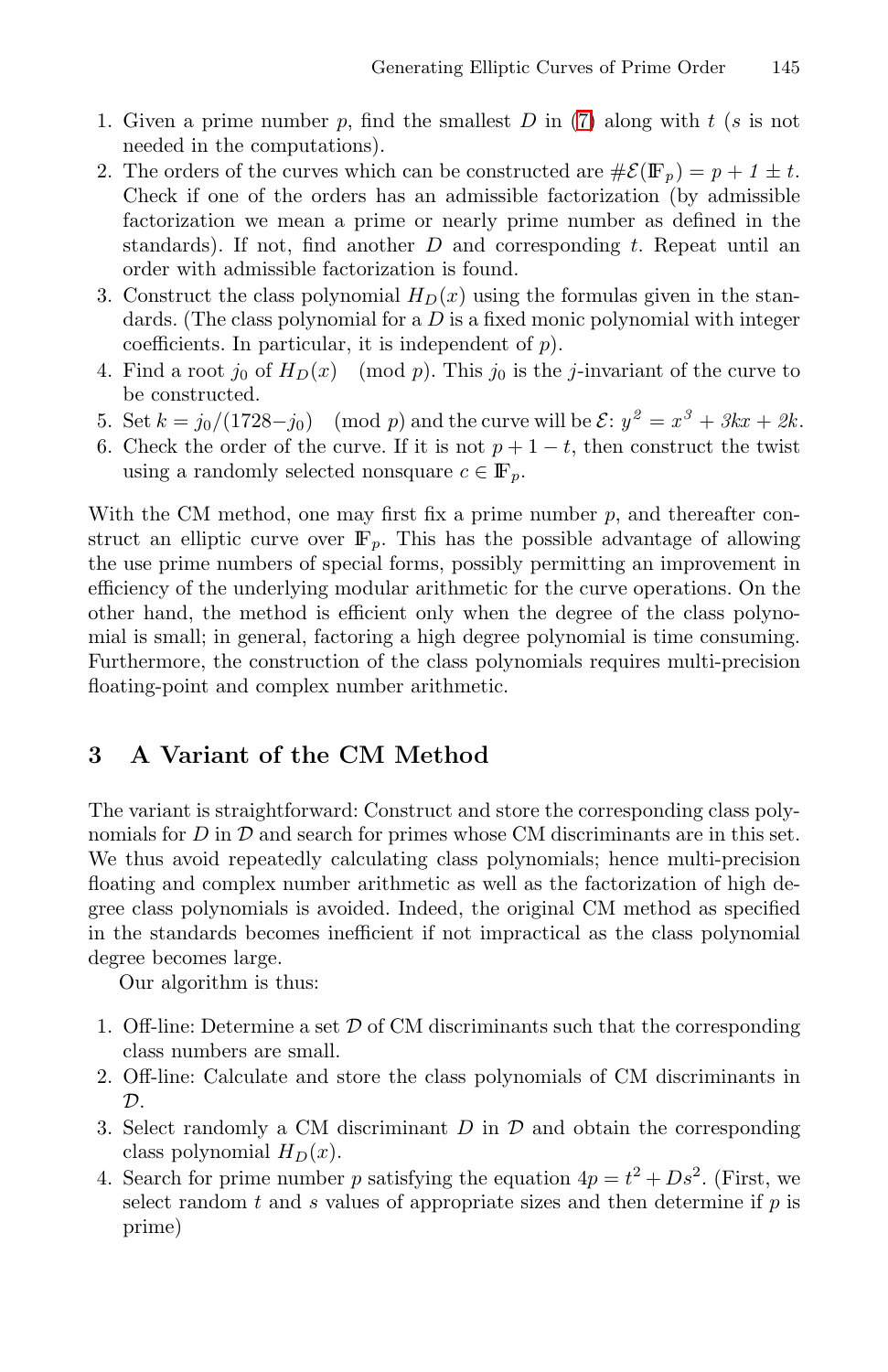- 5. Compute  $u_1 = p+1-t$  and  $u_2 = p+1+t$ , the orders of the candidate elliptic curves and determine if either of them has an admissible factorization (i.e. is a prime or nearly-prime number). If not, go to Step 4 and pick another random pair of t and s.
- 6. If  $u_1$  has proper factorization set  $u = q_1$ , otherwise  $u = q_2$ .
- 7. Find a root  $j_0$  of  $H_D(x)$  mod p (this is the j-invariant of the curve).
- 8. Set  $k = j_0/(1728 j_0) \mod p$  and the curve of order  $u_1$  or  $u_2$  will be

$$
\mathcal{E}_c: y^2 = x^3 + ax + b \tag{8}
$$

where  $a = 3kc^2$ ,  $b = kc^3$  and  $c \in \mathbb{F}_p$  is randomly chosen.

9. Check the order of the curve. If it is u then stop. Otherwise, select a nonsquare number  $e \in \mathbb{F}_p$  and calculate the twist by  $e, \mathcal{E}_e(F_p) = x^3 + ae^2 + be^3$ .

Our experiments and heuristics confirm that pairs  $p$  and  $u$  of the type sought can be found quickly.

As stated in the introduction, the above is a generalizing variation of Miyaji's simplification of the general CM method. Recently, A.K. Lenstra [\[11\]](#page-16-0) has also suggested using restricted sets of discriminants. But, as Miyaji, Lenstra only considers the class number one candidate discriminants.

### **4Constructing Class Polynomials**

Although there are different methods to calculate class polynomials, we adopt that of [\[1\]](#page-15-0), see also [\[4\]](#page-15-0). Let  $D = b^2 - 4ac$  be the discriminant of a quadratic form

$$
f(x, y) = ax^2 + bxy + cy^2
$$

where a, b, c are integers. The quadratic form,  $f(x, y)$  is commonly represented by the compact notation [a, b, c]. If the integers a, b, c have no common factor, then the quadratic form  $[a, b, c]$  is called *primitive*. There are infinitely many quadratic forms of any possible discriminant. We reduce to a finite number by demanding that a root of  $f(x, 1)$  lie in a certain region of the complex plane. Let the primitive quadratic form  $[a, b, c]$  be of negative discriminant. Let  $\tau$  be the root of  $f(x, 1)$  which lies in the upper half-plane:

$$
\tau = (-b + \sqrt{D})/2a
$$

The [a, b, c] is a reduced form if  $\tau$  has complex norm greater than or equal to 1, and  $\Re(\tau) \in [-1/2, 1/2]$ . Given a discriminant  $D < 0$ , we can easily find all of the reduced quadratic forms of discriminant  $D$ . We then compute the class polynomial  $H_D(x)$  which is the minimal polynomial of the  $j(\tau)$ . For each value of  $\tau$ , the *j*-value (denoted  $j_i$  below) is computed as follows:

> j(  $\sqrt{D}$ ) =  $(256f(\tau) + 1)^3/f(\tau)$

where

$$
f(\tau) = \Delta(2\tau)/\Delta(\tau),
$$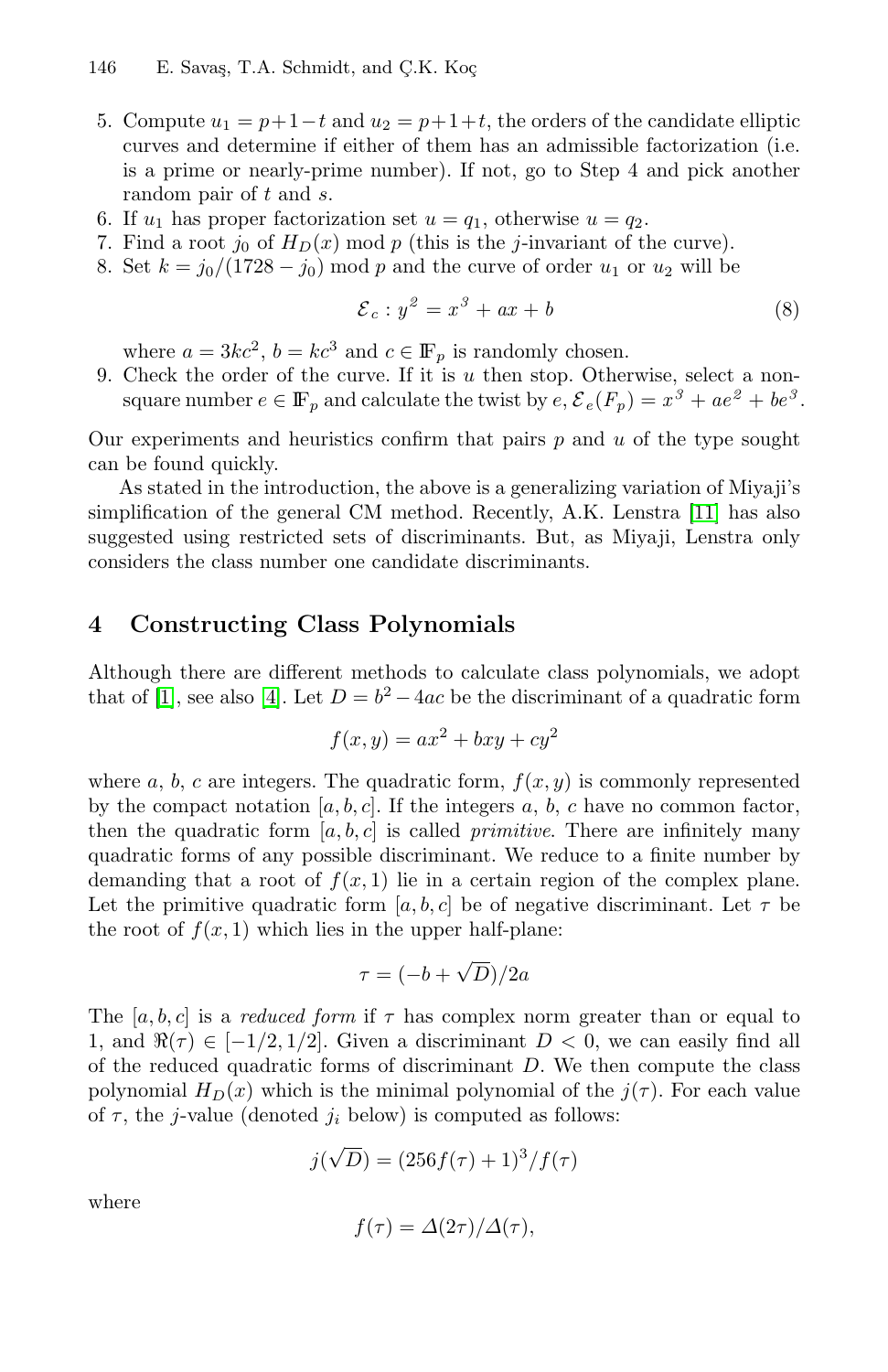$$
\Delta(\tau) = q \cdot [1 + \sum_{n \ge 1} (-1)^n (q^{3n(n+1/2)} + q^{3n(n-1/2)})]^{24},
$$

<span id="page-5-0"></span>and

$$
q = e^{2\pi i \tau}.
$$

Finally, the class polynomial can be constructed by using the following formula:

$$
H_D(x) = \prod_{i=1}^h (x - j_i)
$$

where h is the number of the reduced forms of  $D$ , commonly known as the class number of D. Since  $H_D(x)$  has integer coefficients one must use sufficient accuracy during the computations.

Our approach, as stated earlier, is to construct class polynomials beforehand for given  $D$  values. We do this using some software tool specialized for mathematical calculations. In our implementation, we use Maple. Following [\[1\]](#page-15-0), we set the precision for floating point arithmetic as follows:

$$
\text{precision} = 10 + \left(\frac{h}{\lfloor h/2 \rfloor}\right) \cdot \pi \sqrt{D} \cdot \sum_{i=1}^{h} 1/a_i ,
$$
\n
$$
N = 10 + \left(\frac{h}{\lfloor h/2 \rfloor}\right) \cdot \sum_{i=1}^{h} 1/a_i .
$$

Here  $N$  gives the number of terms to keep in the calculations involving the various  $\Delta(\tau)$ .

As stated earlier, other methods than the basic use of the j-function applied here can be employed to construct class polynomials. In each of these, one obtains some class-invariant polynomial for the CM discriminant D. One advantage of using different methods is to obtain class polynomials with relatively small integer coefficients. This is particularly important when the processor used to store the polynomial coefficients is of limited memory.

#### **5 Implementation Results**

We implemented the algorithm using the NTL number theory and algebra pack-age [\[17\]](#page-16-0) on a 450-MHz Pentium II based PC. We restricted to  $t = 2v + 1$  and  $s = 2w + 1$  where  $v, w \in \mathbb{Z}$ . Thus, the prime numbers found in this setting are of the form

$$
p = v2 + v + (w2 + w)D + \frac{D+1}{4}
$$
 (9)

where  $D$  satisfies

$$
D \equiv 3 \pmod{4}.
$$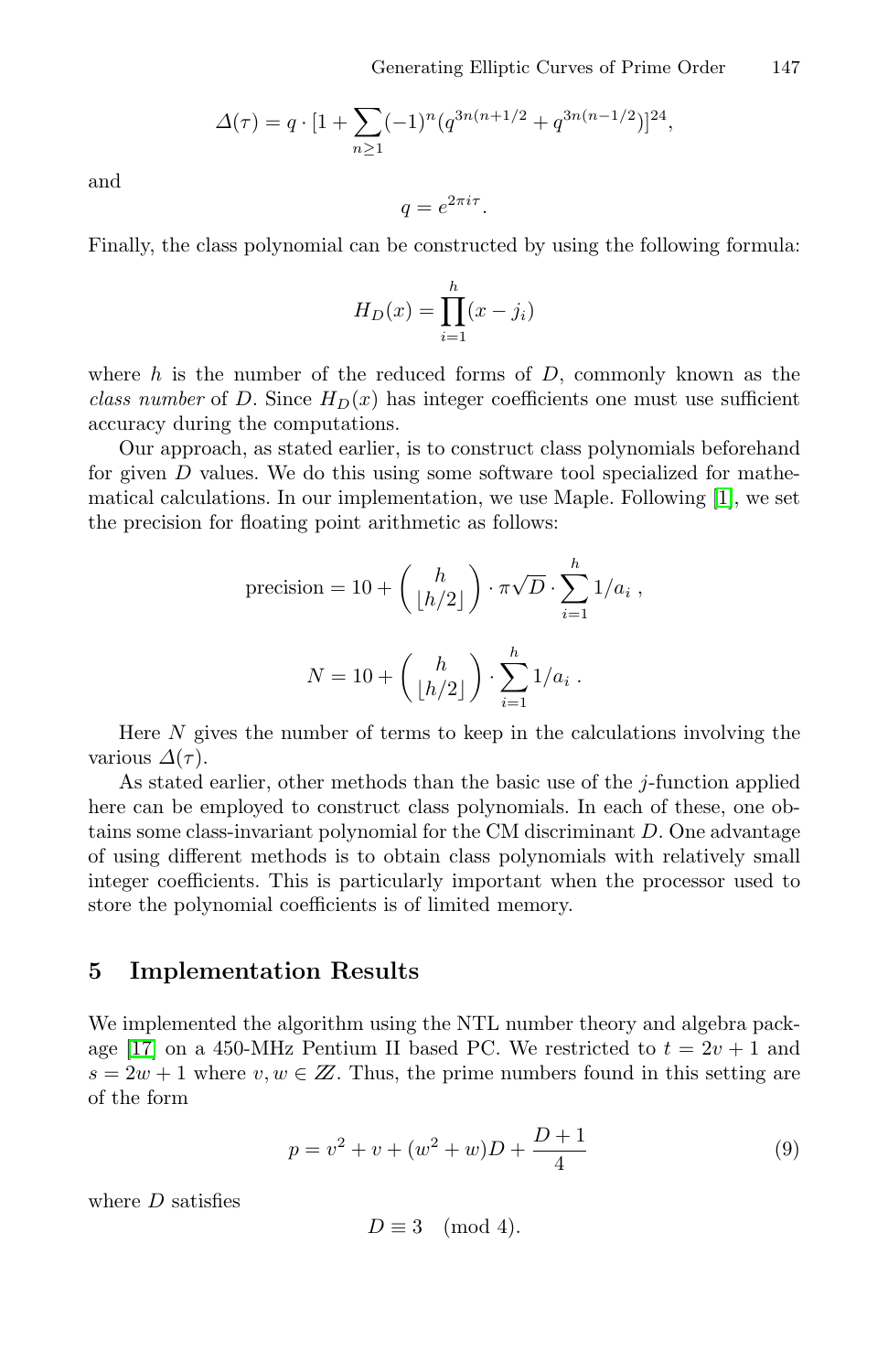Furthermore, D is chosen such that  $(D+1)/4$  is odd, hence p is odd for any choice of  $v$  and  $w$ . Throughout, we avoid the imaginary quadratic field of exceptionally many units: We exclude  $D = 3$ . We obtained average times to find the prime  $p$  and prime  $u$  as well as to calculate the corresponding curve for the following values of  $D$ . Again, were  $u$  merely required to be nearly prime number, the search time for admissible pairs would decrease.

For

 $\mathcal{D} = \{ 163, 403, 883 \},\$ 

the corresponding class polynomials are given in the following:

$$
H_{163}(x) = x + 640320;
$$
  
\n
$$
H_{403}(x) = x^2 - 108844203402491055833088000000 \ x + 2452811389229331391979520000;
$$
  
\n
$$
H_{883}(x) = x^3 + 167990285381627318187575520800123387904000000000 \ x^2
$$
  
\n
$$
-151960111125245282033875619529124478976000000 \ x + 34903934341011819039224295011933392896000.
$$

We obtained efficiency results for these three cases. When the class number is one, the class polynomial is of degree one; hence the root is obtained without any computation. In the two other cases, we must determine a root for each  $p$  of the quadratic or cubic polynomial, respectively. The results are given in Table 1.

|     |                             |     | class no bitsize Average time (s) $ N_p N_u $ |    |                  |
|-----|-----------------------------|-----|-----------------------------------------------|----|------------------|
| 163 |                             | 192 | 1.22                                          | 23 |                  |
| 163 |                             | 224 | 2.29                                          | 27 | 14               |
| 403 | 2                           | 192 | 1.57                                          | 30 | 14               |
| 403 | $\mathcal{D}_{\mathcal{L}}$ | 224 | 3.29                                          | 36 | $\vert 21 \vert$ |
| 883 | 3                           | 192 | 1.63                                          | 30 | 14               |
| 883 | 3                           | 224 | 3.01                                          | 36 | 19               |

**Table 1.** Timings to build curves of known prime order.

To find a root modulo  $p$  of a class polynomial takes approximately a constant time determined by the size of the modulus  $p$  and the degree of the polynomial. However, the time or the number of trials to find admissible pairs of  $p$  and  $u$ is of a more complicated nature. We have run our program repeatedly to build 1000 different curves with each value of D in Table 1. In the table,  $N_p$  indicates the approximate number of random pairs of  $v$  and  $w$  to be tried before a prime  $p = v^2 + v + (w^2 + w)D + (D + 1)/4$  is found. Similarly,  $N_u$  is the average trial number of  $p$  of the form  $(9)$  to obtain a prime  $u$ .

The method remains efficient for larger class numbers, as shown in Table 2 and Figure [1.](#page-7-0)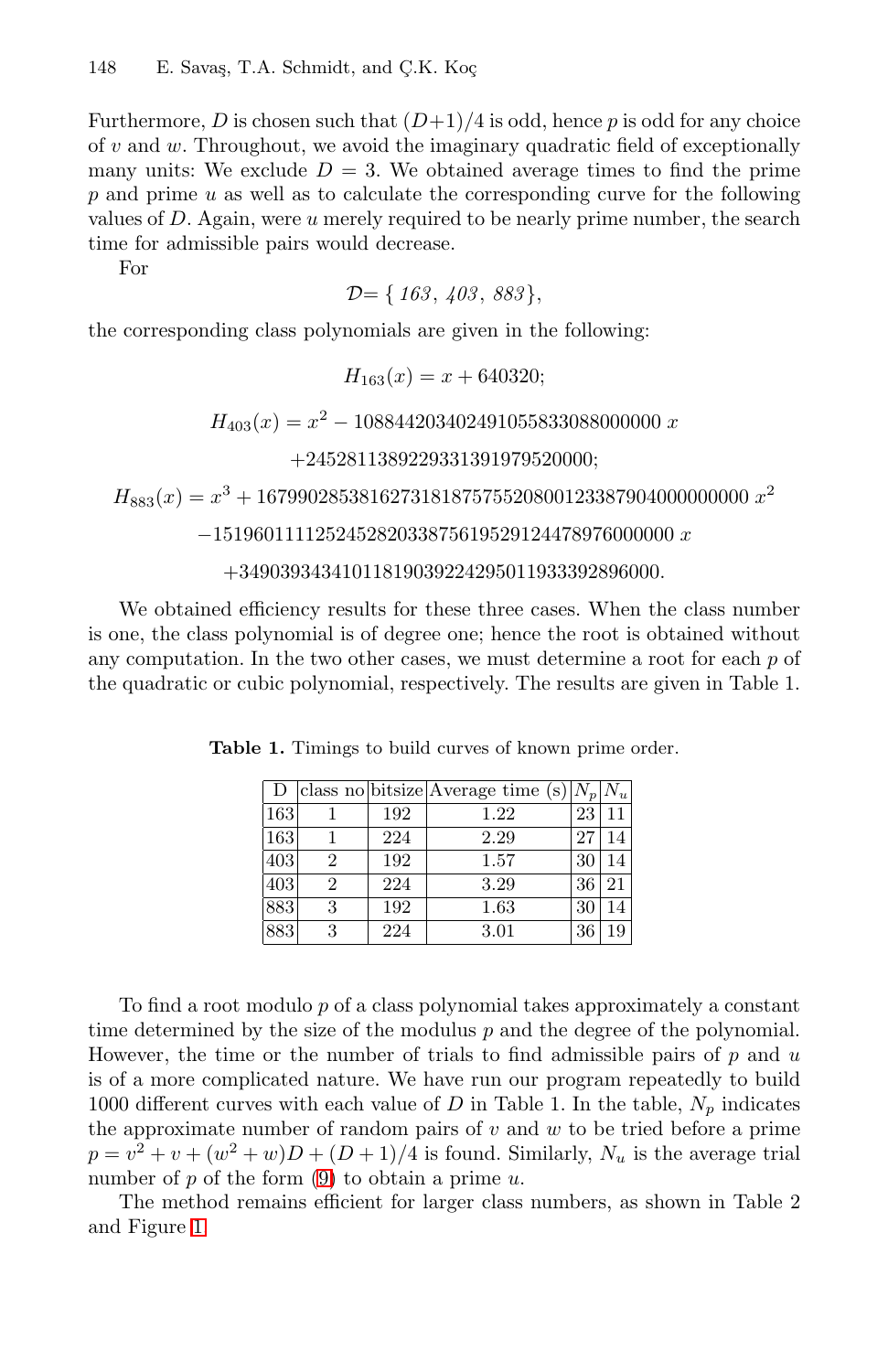| bitsize | D     |                | class no Average time $(s)$ | $N_p$   | $N_u$   |
|---------|-------|----------------|-----------------------------|---------|---------|
| 192     | 555   | 4              | 3.54                        | 51      | 35      |
|         | 1051  | $\bf 5$        | 2.78                        | 48      | 26      |
|         | 451   | 6              | 5.70                        | 86      | 57      |
|         | 811   | $\overline{7}$ | 4.61                        | 76      | 44      |
|         | 1299  | 8              | 5.91                        | 69      | 59      |
|         | 1187  | 9              | 7.35                        | 79      | 72      |
|         | 611   | 10             | 12.53                       | 126     | 128     |
|         | 1283  | 11             | 9.42                        | 99      | 92      |
|         | 1235  | 12             | 10.62                       |         | 107 104 |
|         | 1451  | 13             | 11.08                       |         | 106 108 |
|         | 1211  | 14             | 14.22                       |         | 124 142 |
|         | 1259  | 15             | 15.61                       |         | 132 154 |
|         | 1379  | 16             | 13.54                       | 135 131 |         |
|         | 1091  | 17             | 17.46                       |         | 159 168 |
|         | 1691  | 18             | 15.35                       |         | 136 146 |
|         | 2099  | 19             | 14.64                       |         | 128 139 |
|         | 1739  | 20             | 17.45                       |         | 150 166 |
|         | 25259 | 72             | 23.20                       |         | 140 160 |
|         | 37571 | 95             | 24.90                       |         | 152 157 |

<span id="page-7-0"></span>**Table 2.** Timings to build curves of prime order for large class numbers.



**Fig. 1.** Performance of the method with increasing class numbers.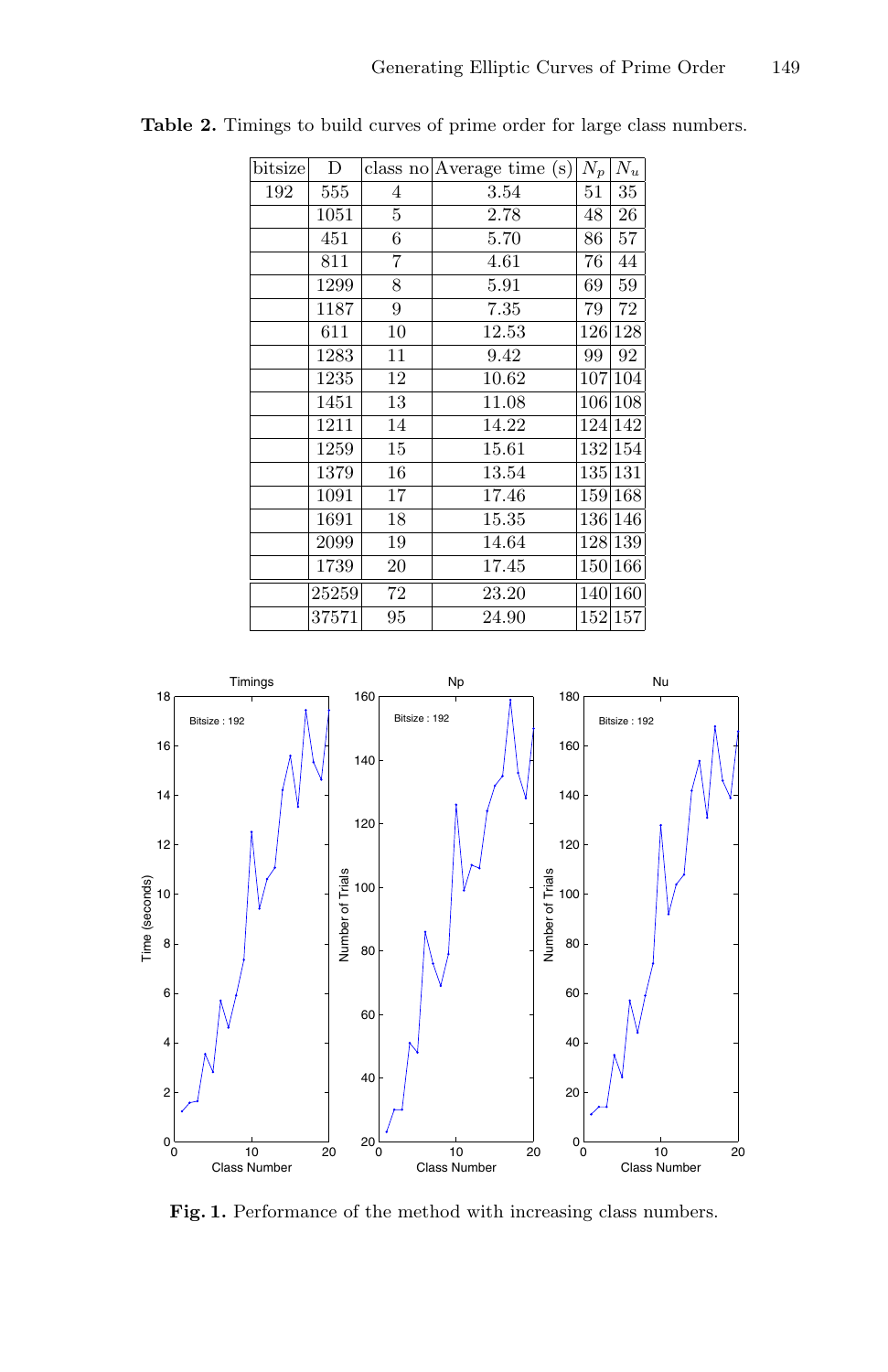Table 2 clearly indicates that the admissible pair search time increases with the class number. Although this increase is not monotone  $-$  the timing for class number 10 is much higher than those for class numbers 11, 12, and  $13$  it is reasonable to claim that the time needed to find proper pairs is directly proportional to the class number. This result is consistent with the theoretical considerations in [\[12\]](#page-16-0); see the next section for specific comments. The dependence of the construction process on the particular value of D seems to account for the deviation from simple monoticity. Note also, just as the theoretical heuristics of the next section suggest, that the time to find an admissible pair  $(p, u)$  decreases with the size of D. This can be observed in Table 3. See also the Figures 2, 3, 4, 5, 6, 7.

| field type     |        | bitsize 192      |                 |                 | bitsize 224      |       |                  |
|----------------|--------|------------------|-----------------|-----------------|------------------|-------|------------------|
| class no       | D      | Average time (s) | $N_p$           | $N_u$           | Average time (s) | $N_p$ | $N_u$            |
| $\mathbf{1}$   | 11     | 9.10             | 95              | 94              | 16.20            |       | 109 113          |
|                | 19     | 3.86             | 68              | 39              | 7.15             | 81    | 49               |
|                | 43     | 2.30             | 46              | $\overline{23}$ | 4.19             | 55    | $\overline{28}$  |
|                | 67     | 1.87             | 37              | 18              | 3.55             | 44    | 23               |
|                | 163    | 1.22             | 23              | 11              | 2.29             | 27    | 14               |
| $\overline{2}$ | 35     | 10.38            |                 | 105 108         | 15.74            | 120   | 110              |
|                | 123    | 3.49             | $57\,$          | $\overline{35}$ | 5.93             | 64    | 40               |
|                | 187    | 2.42             | 45              | 23              | 4.31             | 52    | 28               |
|                | 235    | 2.09             | 40              | 20              | 3.98             | 48    | 26               |
|                | 403    | 1.57             | 30              | 14              | 3.29             | 36    | $\overline{21}$  |
| 3              | $59\,$ | 11.37            | 121             | 118             | 21.17            | 141   | 128              |
|                | 83     | 10.01            | 102             | 104             | 16.93            | 118   | 117              |
|                | 107    | 7.90             | 92              | 82              | 14.33            | 106   | 99               |
|                | 379    | 2.63             | 47              | $25\,$          | 4.85             | 56    | 32               |
|                | 883    | 1.63             | 30              | 14              | 3.01             | 36    | 19               |
| $\overline{4}$ | 155    | 9.50             | 99              | 99              | 16.14            | 116   | $\overline{112}$ |
|                | 195    | 6.46             | 88              | 66              | 11.90            | 105   | 82               |
|                | 259    | 4.77             | 78              | 49              | 8.46             | 91    | 58               |
|                | 355    | 3.76             | 64              | 37              | 6.87             | 77    | 46               |
|                | 555    | 3.54             | $\overline{51}$ | 35              | 6.54             | 63    | 44               |
| 5              | 179    | 11.54            | 113 119         |                 | 20.65            | 140   | 142              |
|                | 227    | 9.33             | 103             | 97              | 17.42            | 122   | 120              |
|                | 347    | 7.64             | 83              | 79              | 12.64            | 98    | 86               |
|                | 443    | 6.65             | 73              | 68              | 11.81            | 86    | 81               |
|                | 1051   | 2.78             | 48              | $26\,$          | 5.52             | 55    | 36               |

**Table 3.** Timings for various class numbers.

Another important implementation aspect is code size. While one implementation [\[15\]](#page-16-0) of the full CM method [\[7\]](#page-15-0) requires 204KB on a PC with Windows NT, our implementation with NTL requires only 164KB code space on the same platform. In fact, the code space can be made much smaller when code is written expressly for curve generation. For sake of simplicity, we have written such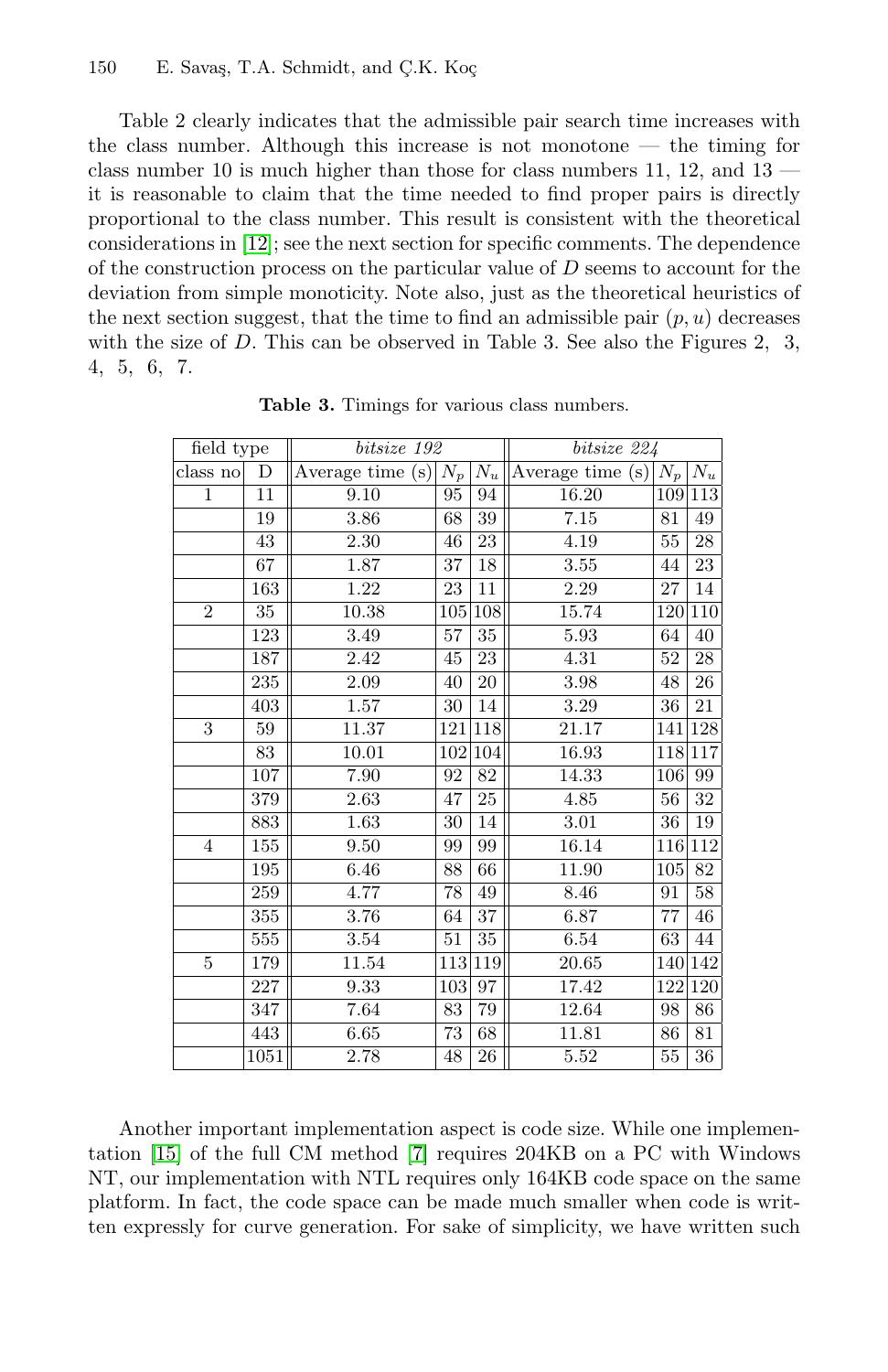

**Fig. 2.** Timings to build curves with increasing discriminants.



Fig. 3. Number of trials for p with increasing discriminants.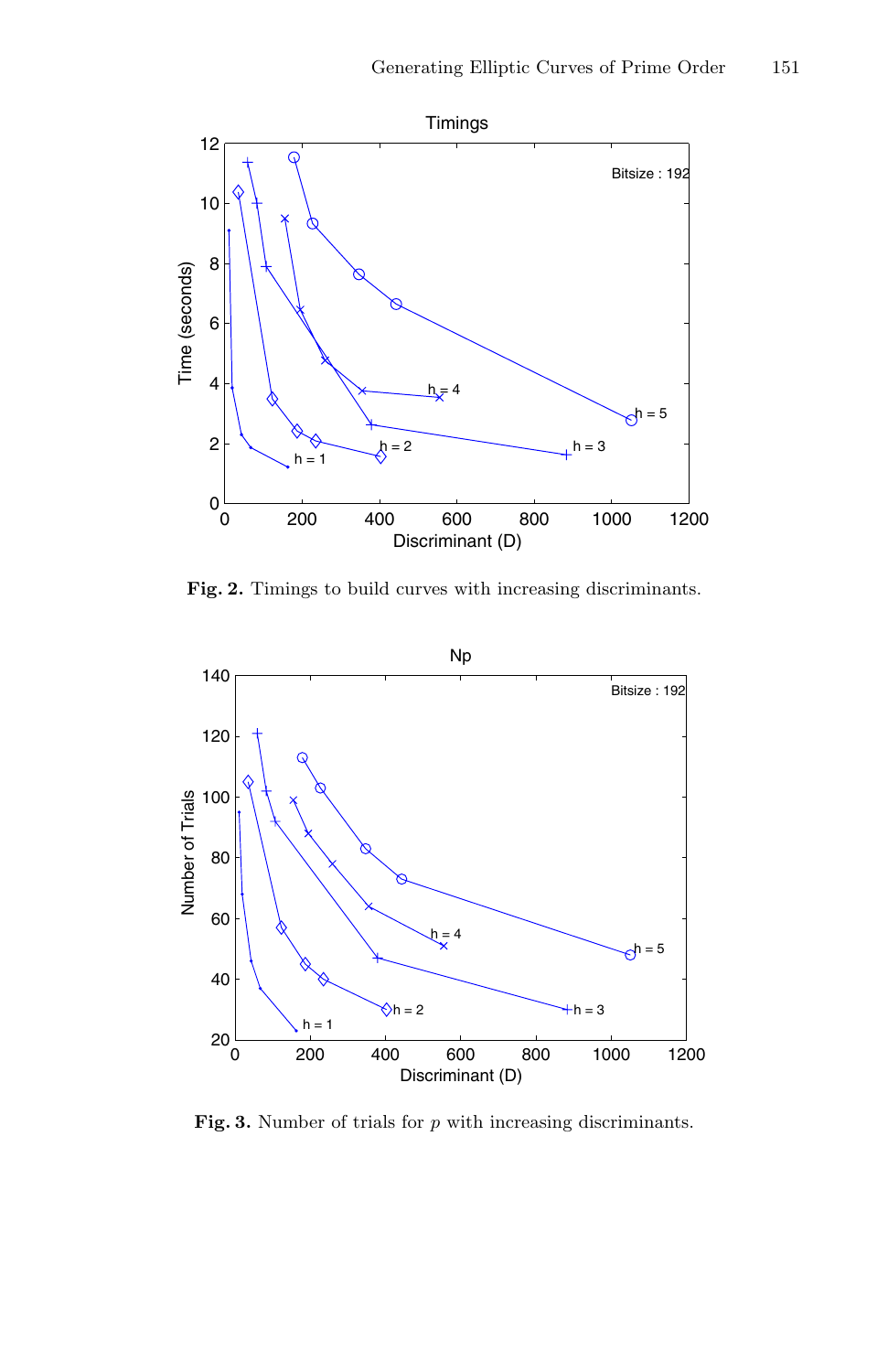

**Fig. 4.** Number of trials for u with increasing discriminants.



**Fig. 5.** Timings to build curves with increasing discriminants.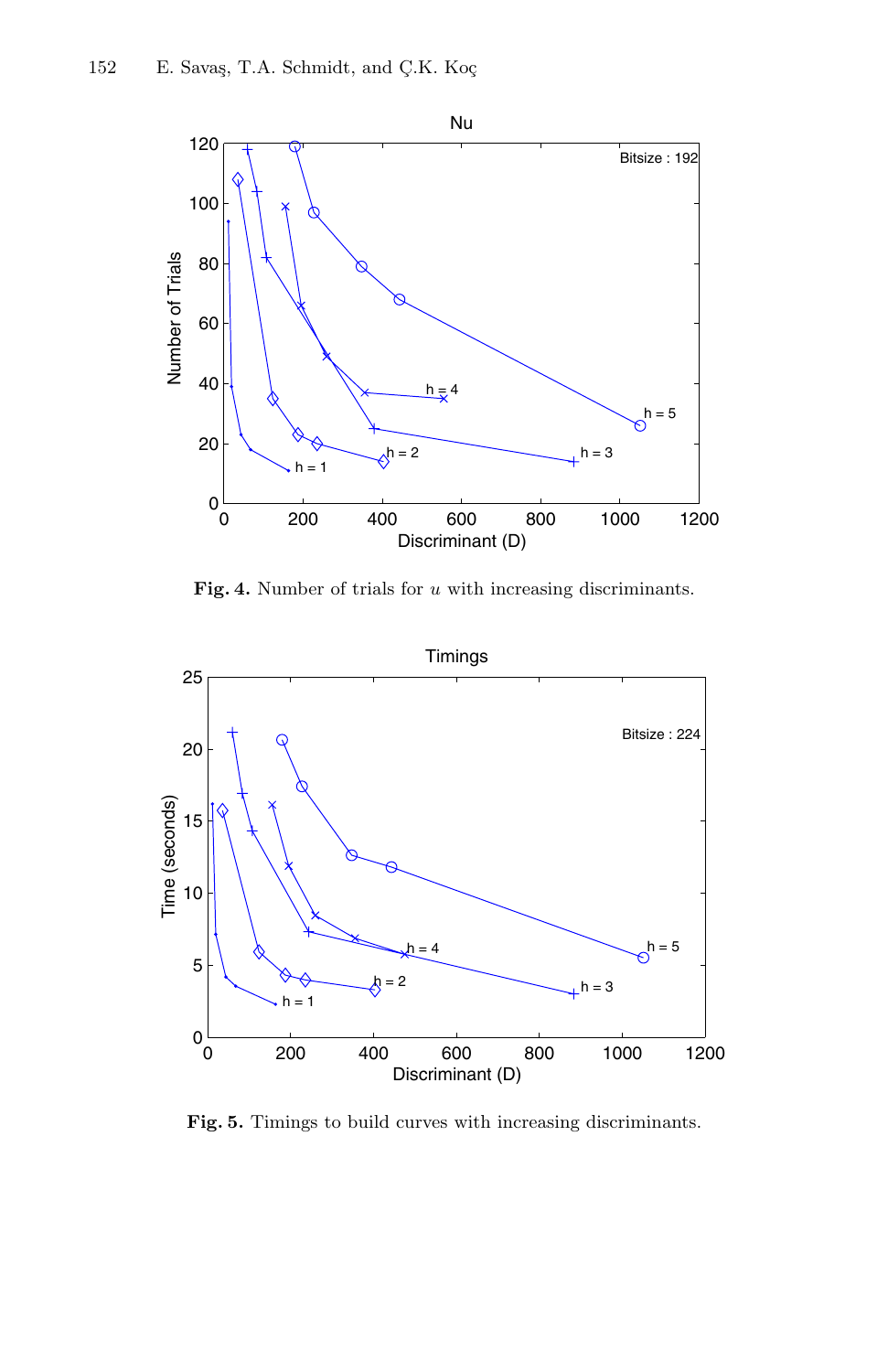

Fig. 6. Number of trials for p with increasing discriminants.



Fig. 7. Number of trials for u with increasing discriminants.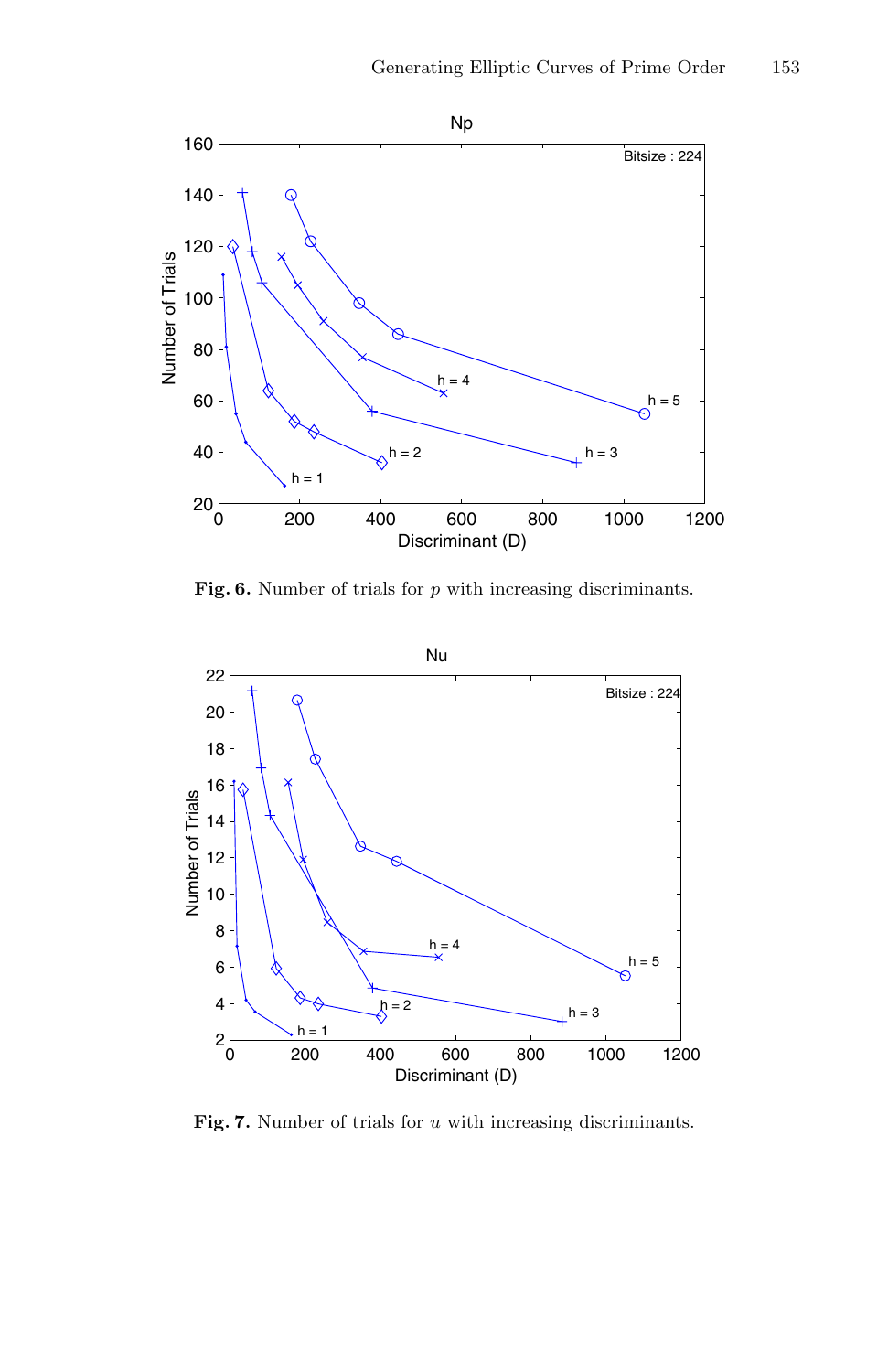a program which treats only the class number one case. We found that only an extra 10 KB of object code space is needed for curve generation routines (assuming that the basic subroutines for arithmetic operations needed for elliptic curve arithmetic are already available).

## **6 Heuristics: Twin Primes and Prime Order Elliptic Curves**

### **6.1 Finding Primes**

The Prime Number Theorem states that for sufficiently large M, the number of primes in [2, M] is approximately  $M/\ln M$ . But, with D as chosen,  $4p = t^2 + s^2D$ expresses that p is a norm of an element in the ring of integers  $\mathbb{Q}(\sqrt{-D})$ . The density of rational primes which are of this type is  $1/(2h_D)$ , where  $h_D$  is the class number of  $\mathbb{Q}(\sqrt{-D})$ . See [\[2,3,4\]](#page-15-0). We thus have that some  $M/(2h_D \ln M)$ primes of size up to M are of our type.

With  $p \leq M$ , each pair  $(s, t) \in \mathbb{Z}^2$  gives an integral lattice point inside the ellipse of equation  $t^2 + s^2D = M/4$ . Gauss, see for example [\[3\]](#page-15-0), found an asymptotic formula for the number of lattice points interior to an ellipse. Here, this gives that the the number of the lattice points  $(s, t)$  with s, t both positive is  $L(M) = \pi(M)\sqrt{D} + O(\sqrt{M})$ . Furthermore, our p are odd, we work with odd D and we desire the elliptic curve order  $u = p + 1 \pm t$  to be prime, hence certainly odd. We thus only consider s and t odd. We thus search through a possible  $L(M)/4$  distinct values of  $t^2 + s^2D$  for  $(s, t)$  interior to the ellipse.

We search for prime  $p$  in specific ranges of the form  $[S, 2S]$ , and hence expect to have find a prime p after a total number of trials of  $(v, w)$  of some  $\overline{N}_p :=$  $c(\pi h_D \ln S)/\sqrt{D}$ , for some constant c. Our experimental data confirms this, see Tables 1,2,3, where S is variously  $2^{191}$  and  $2^{223}$ .

### **6.2 Prime Order Elliptic Curves and Twin Primes**

The order of the curve we seek is  $u = p + 1 \pm t$ , we ask for it to be prime. Now, p The order of the curve we seek is  $u = p + 1 \pm t$ , we ask for it to be prime. Now, p<br>of our form is the norm of the element  $\mathcal{P} = (t + s\sqrt{-D})/2$ ; note that t is the trace of P. The norms of  $P\pm 1$  are easily seen to be the two possibilities for u. Thus, we are seeking twin pairs  $(\mathcal{P}, \mathcal{P} \pm 1)$ . Indeed, the theory of complex multiplication ensures that associated to each pair of this form is an elliptic curve defined over  $\mathbb{F}_p$  where p is the norm of P and whose exact number of points over this field equals the norm of  $P \pm 1$ .

Although it is not known if there are infinitely many twin prime (principal ideal) pairs in any quadratic field, there are conjectures as to their numbers within bounded regions. This is also the case for twin rational primes, for which Hardy and Littlewood [\[6\]](#page-15-0) conjectured that there are some  $C_2 \int_2^M 1/(\ln y)^2 dy$ twin primes of size less than M, with  $C_2 = 2 \prod_{\text{odd prime } p} 1 - 1/(p-1)^2$ . This constant is approximately 1.32032. The integral  $\int_2^M 1/(\ln y)^2 dy$  is  $M/(\ln M)^2 \times$  $\gamma(M)$ , where

 $\gamma(M)$  is  $(1+2!/ \ln M + 3!/(\ln M)^2 + \cdots + n!/(\ln M)^{n-1}) + O((\ln M)^{n-1}).$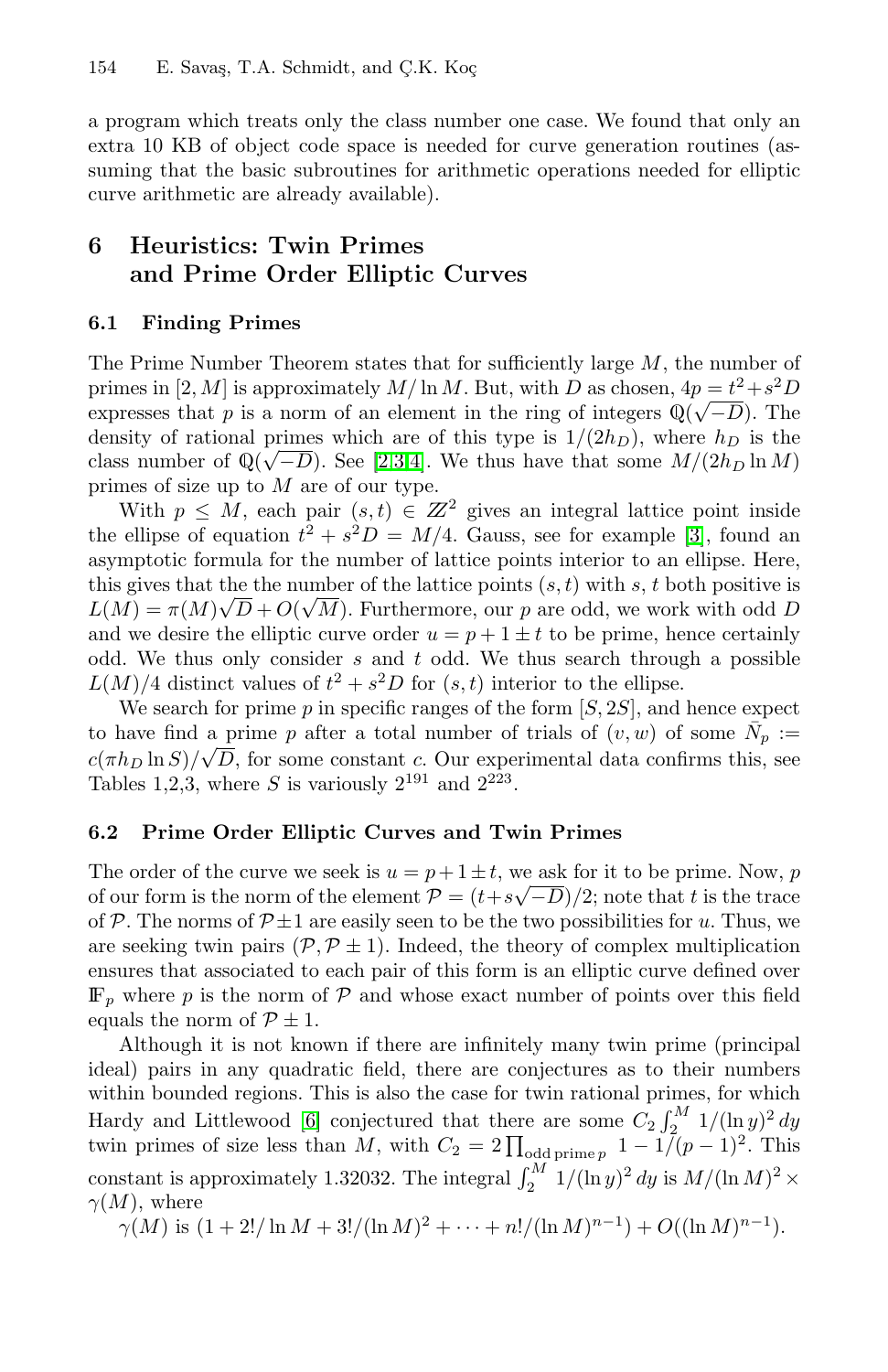Recently, Gross and Smith [\[5\]](#page-15-0) have stated general conjectures for the number of twin primes in algebraic number fields. For  $\mathbb{Q}(\sqrt{-D})$  with D congruent to 3 modulo 8, their conjecture is that the number of twin primes of norm less than M should be

$$
P(D, M) = 2\sqrt{D}/(\pi h_D^2) \times \beta(D) \times \int_2^M 1/(\ln y)^2 \, dy,
$$

with  $\beta(D) = \prod_{\mathcal{Q}} (1 - 1/(N(\mathcal{Q}) - 1))^2$  where  $\mathcal Q$  runs through the prime ideals of  $\mathbb{Q}(\sqrt{-D})$  and  $N(\mathcal{Q})$  denotes the norm to  $\mathbb{Z}$ . We thus see that the number of  $(v, w)$  which lead to elliptic curves of prime order over a prime field  $\mathbb{F}_p$  with p (*v*, *w*) which lead to emptic curves of prime order over a prime next  $\mathbf{r}_p$  w.<br>of norm less than *M* should be  $2\sqrt{D}/(\pi h_D^2) \times M/(\ln M)^2 \times \beta(D) \times \gamma(M)$ .

We bound  $\beta(D)$  for D congruent to 3 modulo 8 by considering (unachievably) extremal splitting behavior of rational prime ideals (p). Were every odd prime to split as the product of two distinct primes to such a field, then  $\beta_{split} = 2/9 \times C_2^2$  $0.3874...$  If all odd primes were to remain inert, one finds  $\beta_{\text{inert}} = 0.87299$ .

We conclude that the number of trials of pairs  $(v, w)$  to find a prime pair  $(p, u)$ with p of norm in an interval  $[S, 2S]$  should be  $\bar{N}_p \times \bar{N}_u$  with  $\bar{N}_u$  approximately a constant times  $h_D \ln S/\beta(D)\sqrt{D}$ . Again, our data confirm this. See in particular Figure 8.



**Fig. 8.** A comparison of theoretic and experimental values for  $N_p \times N_u$ .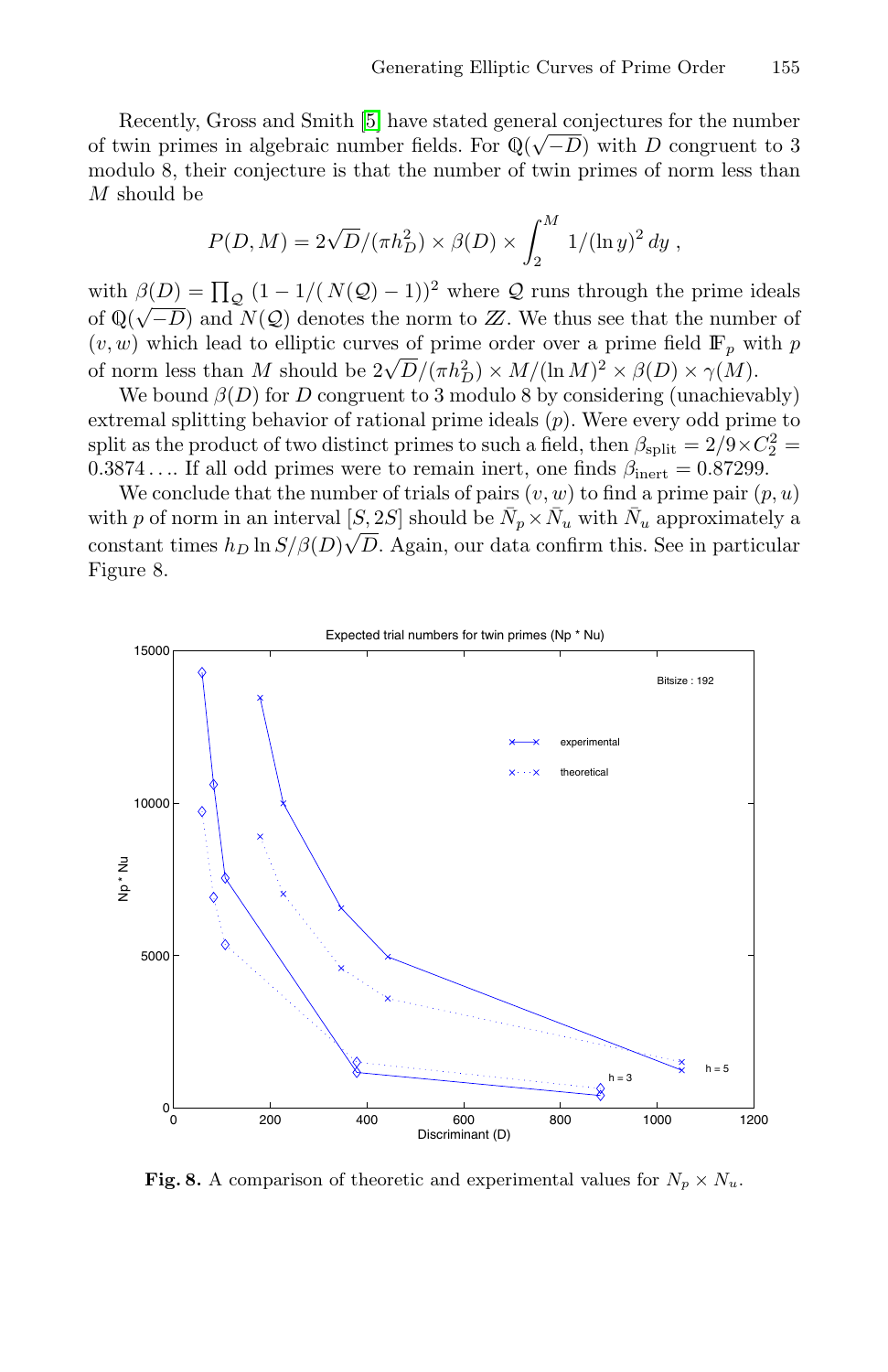#### <span id="page-14-0"></span>**6.3 Special Case: Class Number One**

The *reduction* of an equation over the integers  $Z$  with respect to a prime number  $p$  is given by reducing each coefficient of the equation modulo  $p$ . This can be extended to equations of the rational numbers; and indeed to equations over algebraic number fields, where one reduces by prime ideals.

Koblitz [\[8\]](#page-15-0) used the Hardy-Littlewood heuristics to derive conjectures on the number of primes  $p$  for which the reduction of an elliptic curve defined over  $\mathbb Q$  is an elliptic curve of prime order. In the class number one CM setting this number should be asymptotic to a constant times  $M/(\ln M)^2$ ; the constant is explicit.

In deriving his conjecture, Koblitz does not directly use twin primes in  $\mathbb{Q}(\sqrt{-D})$ . It would be very interesting to relate his constant to the Gross-Smith  $\beta(D)$  in this restricted case of class number one. We briefly review why there might well be such a relationship.

An elliptic curve of j-value  $j_0 \pmod{p}$  found with the CM method is the reduction of an elliptic curve defined over the complex numbers having j-value the corresponding root of the class polynomial  $H_D(x)$ . The reduction is with respect to a prime lying above  $p$  in the algebraic number field in which the root lies. In the class number one case, the single root of  $H_D(x)$  is in  $Z$ . The corresponding elliptic curve is defined over Q, and the CM method amounts to reducing the equation of this curve modulo primes which split to principal ideals in  $\mathbb{Q}(\sqrt{-D})$ . Thus, Conjecture B of [\[8\]](#page-15-0) then predicts the number of primes up to M (up to choosing twists) that give prime order elliptic curves.

Table 4 gives a comparison between the Koblitz predicted value, the Gross-Smith twin primes value, and actual counts of twin primes and of anomolous primes. The anomolous values are primes naturally paired with themselves in our construction. (These are not counted as acceptable values of  $u$  in our timing and counts for the various  $N_u$ .) Whereas the Gross-Smith formula should give the number of twins, the Koblitz formula reasonably interpreted should give the number of twins plus half the number of the anomolous curves.

### **7 Conclusion**

We present a variant of the complex multiplication (CM) elliptic curve generation algorithm for  $\mathbb{F}_p$ . We show that the new variant of the CM method allows offline precalculation and therefore provides smaller, faster and more easily coded software on-line implementation. The theoretical analysis shows that there are numerous prime numbers in this subset and experimental results confirm that it is highly probable to construct a prime number belonging to this set with a fairly small number of searches. Our experiments also reveal the fact that the on-line performance of the modified CM method increases as the class number decreases. Another interesting result is that the new CM method performs better for larger discriminants of the same class.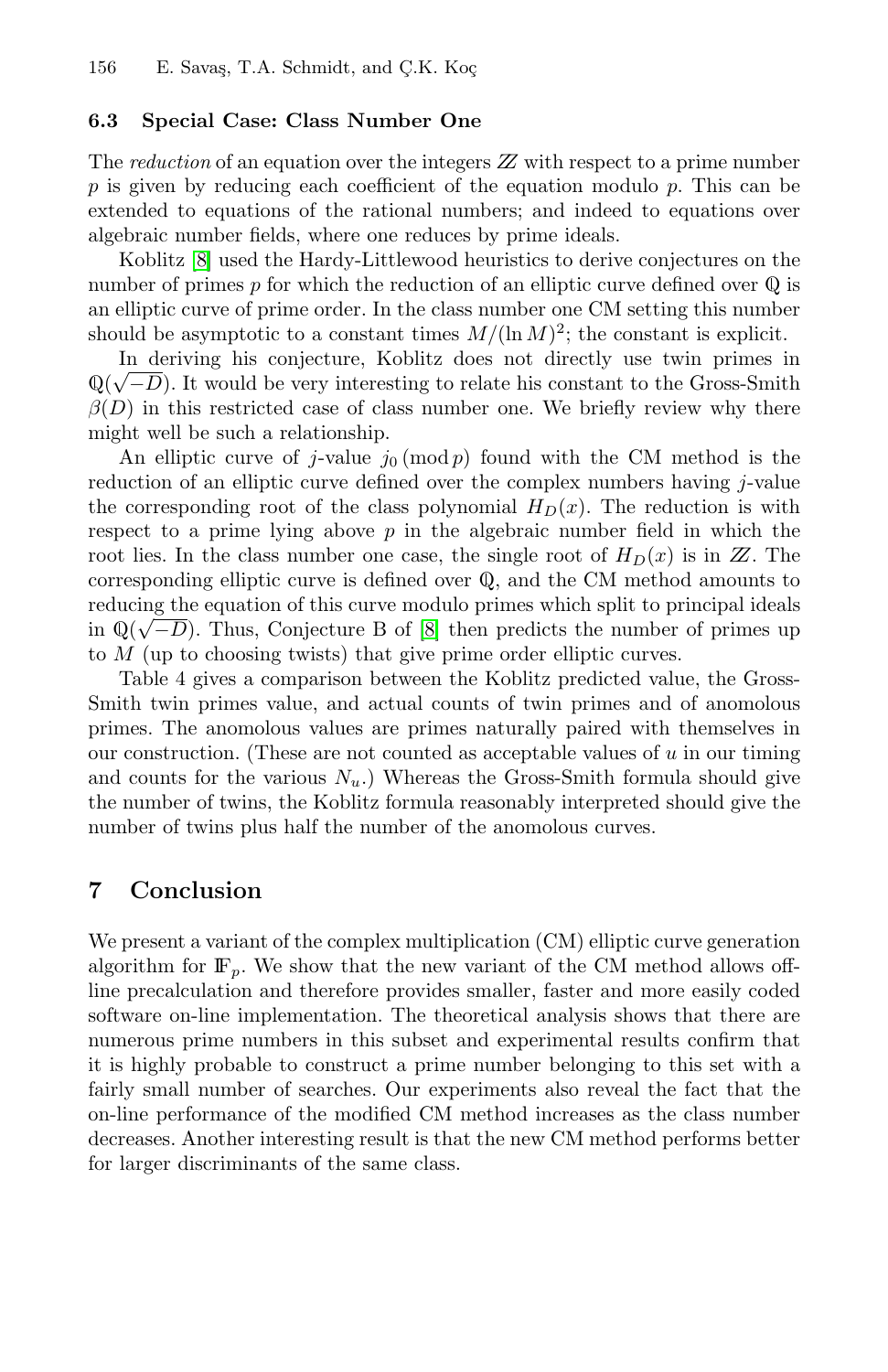<span id="page-15-0"></span>

| D   | М                 |       | Koblitz Gross-Smith Twins Anomolous |     |                |
|-----|-------------------|-------|-------------------------------------|-----|----------------|
| 11  | 2000              | 10.9  | 12.1                                | 12  | $\overline{4}$ |
|     | 4000              | 17.9  | 19.2                                | 20  | $\overline{4}$ |
|     | 6000              | 24.1  | 25.5                                | 23  | $\overline{5}$ |
|     | 8000              | 30.1  | 31.3                                | 26  | $\overline{5}$ |
|     | 10000             | 35.7  | 36.7                                | 33  | $\overline{5}$ |
| 19  | 2000              | 24.2  | 25.9                                | 23  | $\overline{5}$ |
|     | 4000              | 37.9  | 41.1                                | 36  | $\overline{7}$ |
|     | 6000              | 51.2  | 54.5                                | 51  | $\overline{7}$ |
|     | 8000              | 63.1  | 66.9                                | 63  | $\overline{7}$ |
|     | 10000             | 75.2  | 78.6                                | 78  | 9              |
| 43  | 2000              | 41.7  | 46.1                                | 45  | $\overline{4}$ |
|     | 4000              | 67.1  | 73.2                                | 72  | $\overline{5}$ |
|     | 6000              | 89.2  | 97.0                                | 88  | $\overline{5}$ |
|     | 8000              | 111.1 | 119.0                               | 105 | $\,6$          |
|     | 10000             | 131.5 | 139.9                               | 122 | $\overline{7}$ |
| 67  | $\overline{2000}$ | 54.8  | 59.2                                | 56  | $\overline{4}$ |
|     | 4000              | 88.2  | 93.9                                | 91  | $\overline{6}$ |
|     | 6000              | 117.2 | 124.5                               | 125 | $\overline{7}$ |
|     | 8000              | 144.8 | 152.7                               | 157 | $\overline{7}$ |
|     | 10000             | 172.4 | 179.4                               | 189 | 8              |
| 163 | 2000              | 76.6  | 94.3                                | 72  | $\overline{4}$ |
|     | 4000              | 128.9 | 149.6                               | 127 | $\overline{5}$ |
|     | 6000              | 180.0 | 198.3                               | 183 | $\overline{6}$ |
|     | 8000              | 225.4 | 243.3                               | 234 | 6              |
|     | 10000             | 265.4 | 285.8                               | 272 | 6              |

**Table 4.** Twin primes: estimates and counts.

## **References**

- 1. A. O. L. Atkin and F. Morain. Elliptic curves and primality proving. Mathematics of Computation, 61(203):29–68, July 1993.
- 2. H. Cohen. A Course in Computational Algebraic Number Theory. Springer, Berlin, Germany, 1997.
- 3. H. Cohn. Advanced Number Theory. Dover Publications, New York, NY, 1980.
- 4. D. A. Cox. Primes of the Form  $x^2 + ny^2$ : Fermat, Class Field Theory and Complex Multiplication. John Wiley & Sons, New York, NY, 1989.
- 5. R. Gross and J. H. Smith. Ageneralization of a conjecture of hardy and littlewood to algebraic number fields. Rocky Mountain J. Math, 30(1):195–215, 2000.
- 6. G. H. Hardy and J. E. Littlewood. Some problems of 'partitio numerorum' iii: On the expression of a number as a sum of primes. Acta. MAth, 44:1–70, 1922.
- 7. IEEE. P1363: Standard specifications for public-key cryptography. Draft Version 13, November 12, 1999.
- 8. N. Koblitz. Primality of the number of points on an elliptic curve over a finite field. Pacific J. Math., 131(1):157–165, 1988.